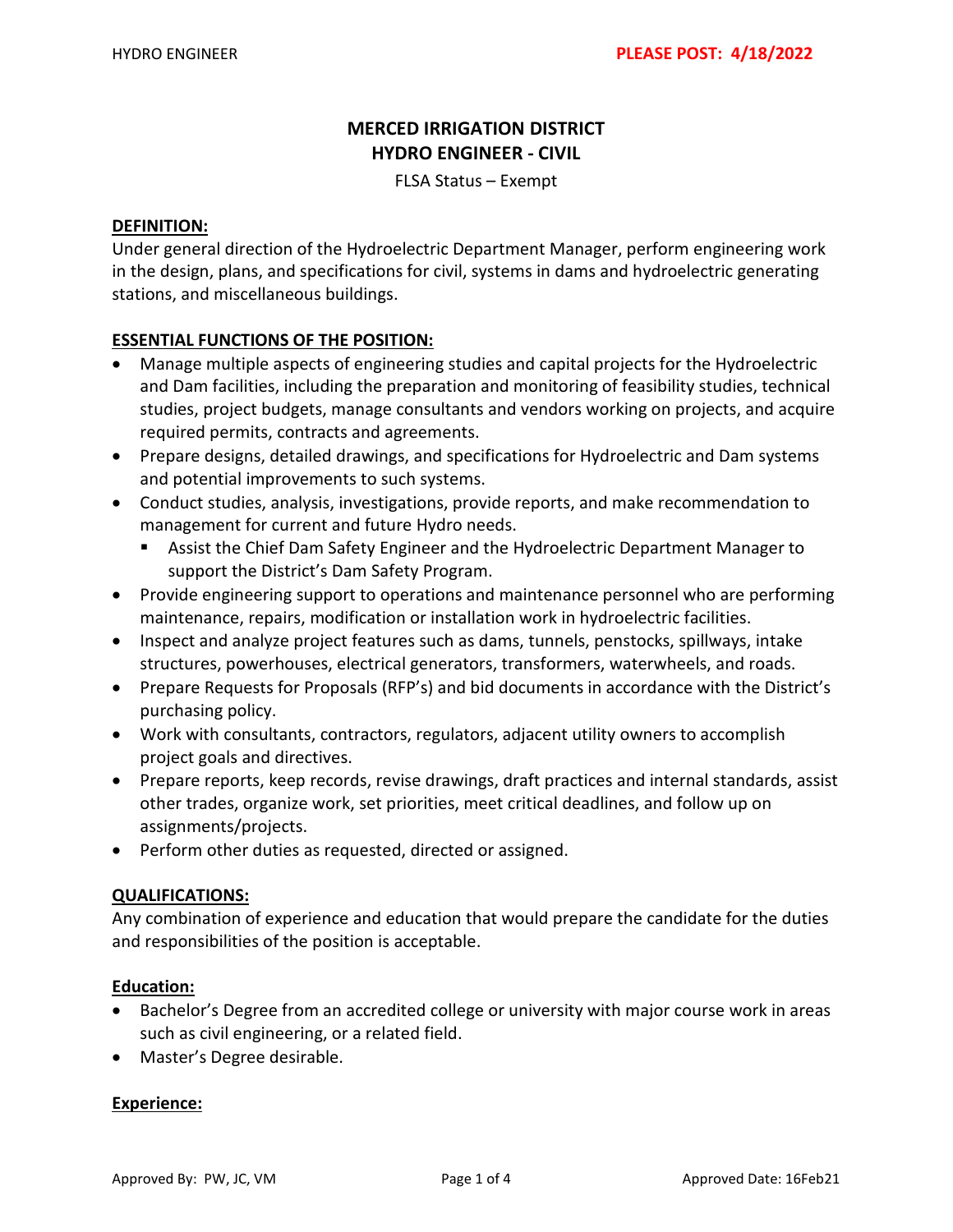- Five (5) years of experience as an engineer with a background in capital project planning and design, construction, and project management with a focus on Hydroelectric or Dam Safety related projects or related field.
- Experience working with dam safety regulators, FERC and CA DWR DSOD is highly desirable.
- Experience with data management systems (SCADA, work management system, computer maintenance management system, etc.) is desirable.

### **Ability to:**

- Work closely with District Management, other department managers, staff, constituents, consultants, contractors, other governmental agency representatives and the general public.
- Exercise leadership, authority, and management tactfully and effectively.
- Plan, organize, direct, coordinate and supervise functions and activities of the Engineering Department to achieve efficient operations and meet service goals.
- Negotiate agreements with various entities.
- Represent the District at various agencies and entities.
- Interact effectively with local City/s and County, State, and Federal governments, serving the District's best interest
- Solve problems and recommend changes in standards, procedures, and policies to best serve District constituents.
- Ensure prompt and proper response to public concerns and complaints.
- Communicate effectively both orally and in writing. Work cooperatively with staff, employees, and employee organizations.
- Handle confidential information appropriately.
- Effectively utilize various engineering software programs, spreadsheets, word processing software and other typical office software programs.
- Maintain records, analyze data, compile comprehensive technical reports and recommendations concerning various aspects of water resources management
- Represent District policies, programs and services effectively with employees, contractors, representatives of other agencies and the public.
- Operate a desktop computer to access varied databases and applicable software.
- Understand and carry out oral and written instructions
- Deal tactfully and courteously with the public.
- Initiate and maintain effective safety practices that relate to the nature of the work.
- Organize, schedule, and coordinate work.
- Operate a vehicle observing legal and defensive driving practices.
- Establish and maintain effective relationships with those contacted in the course of work.
- Perform project management through principles of indirect supervision of internal resources and direct supervision of external resources.

#### **Knowledge of:**

• Civil Engineering practices related to hydroelectric, dam, and spillway infrastructure design and hydraulics.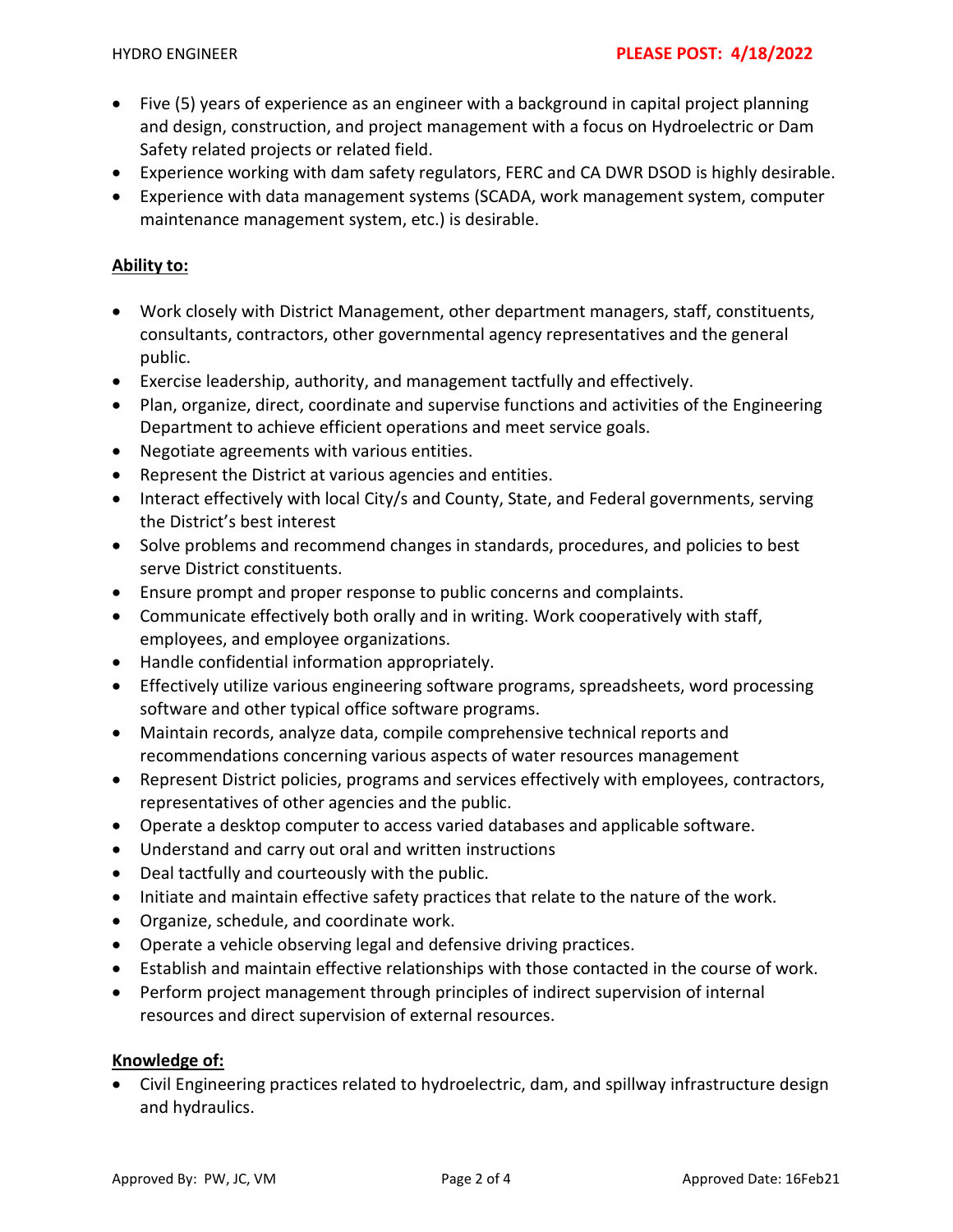- Principles of project management, regulatory requirements such as CEQA, FERC, DSOD, design, and construction techniques.
- Public bid specification principles.
- Public bid and contracting processes and applicable laws.
- Research and analysis methodologies.
- Technical report preparation.

#### **Necessary Special Requirements:**

- A valid California registration as a Professional Engineer (PE) in Civil Engineering is preferred.
- Must file a Statement of Economic Interests in compliance with Government Code Section 8100.
- Must complete a two hour Ethics training course every two years in compliance with California AB 1234.
- A valid California Class C Driver License and the ability to maintain insurability under the District's vehicle insurance program.
- Abide by all District policies, guidelines and rules.

#### **ENVIRONMENTAL FACTORS:**

- Exposure to the sun: 30% or less work time spent outside a building and exposed to the sun.
- Irregular or extended work hours: Occasionally required to change working hours or work overtime.
- Work performed in an office or hydro plant environment.

The mental and physical demands described here are representative of those that must be met by an employee to successfully perform the essential functions of this job. Reasonable accommodations may be made to enable individuals with disabilities to perform the essential functions:

#### **ESSENTIAL MENTAL ABILITIES:**

- Exercise independent judgment.
- Self-directing and organized.
- Reason objectively.
- Assess, project and plan work activities on a daily and weekly basis.
- Interpret state/ federal/agency regulations.
- Document concisely, accurately and timely.
- Handle a variety of duties which may be interrupted or changed by immediate circumstances.

#### **TYPICAL PHYSICAL DEMANDS:**

• Communicate orally and in writing with District management, co-workers, outside auditors, customers, and the public in face-to-face and one-on-one settings.